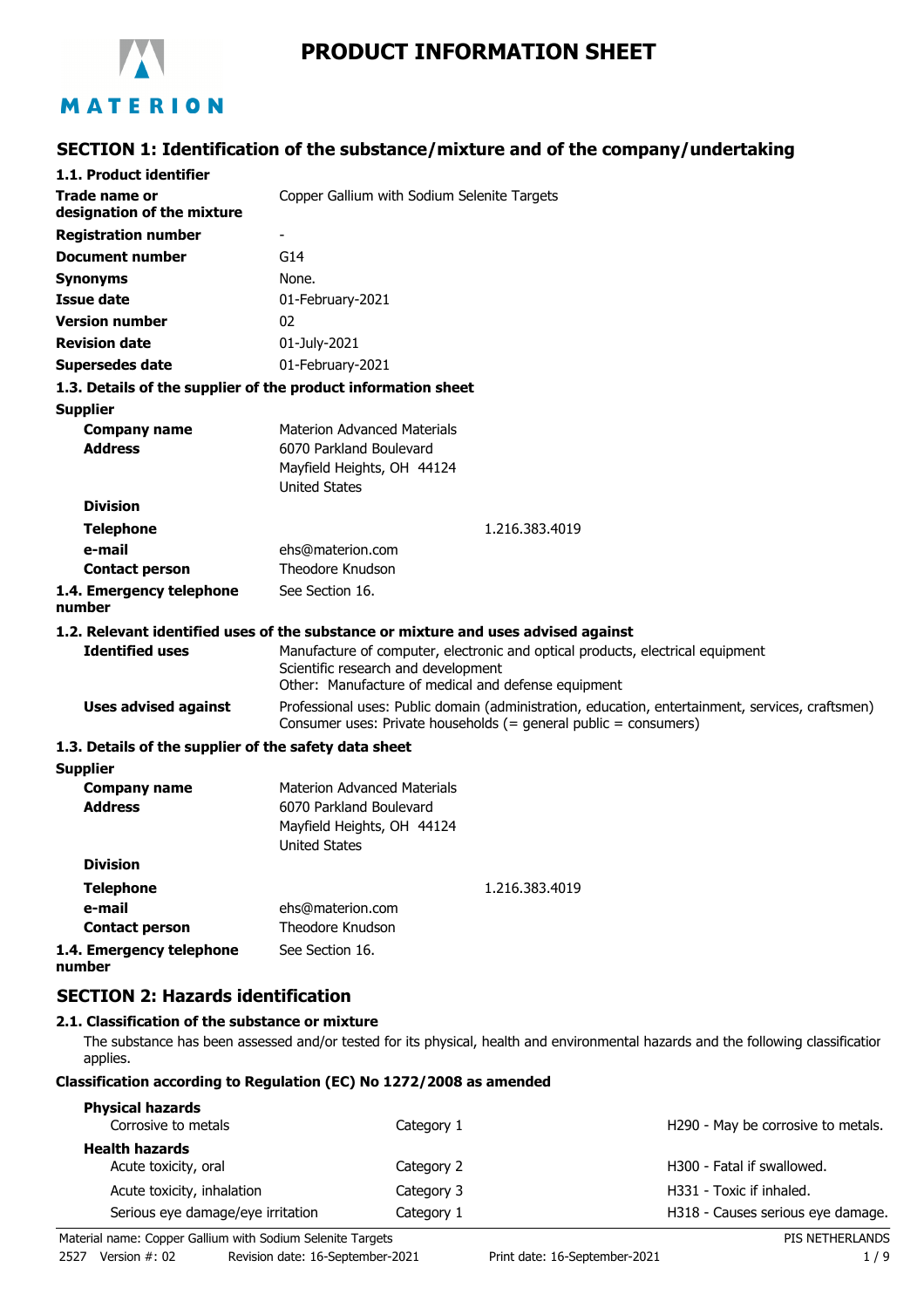| long-term aquatic hazard                             | long lasting effects.                                                                                                                                                                            |
|------------------------------------------------------|--------------------------------------------------------------------------------------------------------------------------------------------------------------------------------------------------|
| <b>Hazard summary</b>                                | Toxic if inhaled. Toxic if swallowed. Causes serious eye irritation. May cause an allergic skir<br>reaction. Occupational exposure to the substance or mixture may cause adverse health effects. |
| 2.2. Label elements                                  |                                                                                                                                                                                                  |
|                                                      | Label according to Regulation (EC) No. 1272/2008 as amended                                                                                                                                      |
| <b>Contains:</b>                                     | COPPER FLAKES (COATED WITH ALIPHATIC ACID), Gallium, Sodium Selenite (Na2SeO3)                                                                                                                   |
| <b>Hazard pictograms</b>                             | يبني                                                                                                                                                                                             |
| <b>Signal word</b>                                   | Danger                                                                                                                                                                                           |
| <b>Hazard statements</b>                             |                                                                                                                                                                                                  |
| H <sub>290</sub>                                     | May be corrosive to metals.                                                                                                                                                                      |
| H300                                                 | Fatal if swallowed.                                                                                                                                                                              |
| H317                                                 | May cause an allergic skin reaction.                                                                                                                                                             |
| H318                                                 | Causes serious eye damage.<br>Toxic if inhaled.                                                                                                                                                  |
| H331                                                 | Toxic to aquatic life with long lasting effects.                                                                                                                                                 |
| H411                                                 |                                                                                                                                                                                                  |
| <b>Precautionary statements</b><br><b>Prevention</b> |                                                                                                                                                                                                  |
| P <sub>260</sub>                                     | Do not breathe dust/fume/gas/mist/vapours/spray.                                                                                                                                                 |
| P264                                                 | Wash thoroughly after handling.                                                                                                                                                                  |
| P270                                                 | Do not eat, drink or smoke when using this product.                                                                                                                                              |
| P271                                                 | Use only outdoors or in a well-ventilated area.                                                                                                                                                  |
| P272                                                 | Contaminated work clothing should not be allowed out of the workplace.                                                                                                                           |
| P273                                                 | Avoid release to the environment.                                                                                                                                                                |
| P280                                                 | Wear protective gloves/protective clothing/eye protection/face protection.                                                                                                                       |
| P284                                                 | Wear respiratory protection.                                                                                                                                                                     |
| <b>Response</b>                                      |                                                                                                                                                                                                  |
| $P301 + P330 + P310$                                 | IF SWALLOWED: Rinse mouth. Immediately obtain medical assistance.                                                                                                                                |
| $P302 + P352$                                        | IF ON SKIN: Wash with plenty of soap and water.                                                                                                                                                  |
| $P304 + P340 + P310$                                 | IF INHALED: Remove person to fresh air and keep comfortable for breathing. Immediately get<br>medical assistance.                                                                                |
| $P305 + P351 + P338$                                 | If in eyes: Rinse cautiously with water for several minutes. Remove contact lenses, if present anc<br>easy to do. Continue rinsing.                                                              |
| $P333 + P313$                                        | If skin irritation or rash occurs: Get medical advice/attention.                                                                                                                                 |
| $P337 + P313$                                        | If eye irritation persists: Get medical advice/attention.                                                                                                                                        |
| P362<br>P391                                         | Take off contaminated clothing and wash before reuse.<br>Collect spillage.                                                                                                                       |
| <b>Storage</b>                                       |                                                                                                                                                                                                  |
| P405                                                 | Store locked up.                                                                                                                                                                                 |
| <b>Disposal</b>                                      |                                                                                                                                                                                                  |
| P501                                                 | Dispose of contents/container in accordance with local/regional/national/international regulations.                                                                                              |
| <b>Supplemental label</b><br>information             | For further information, please contact the Product Stewardship Department at +1.216.383.4019.                                                                                                   |
| 2.3. Other hazards                                   | Not a PBT or vPvB substance or mixture.                                                                                                                                                          |
|                                                      | <b>SECTION 3: Composition/information on ingredients</b>                                                                                                                                         |
|                                                      |                                                                                                                                                                                                  |

# **3.2. Mixtures**

| <b>General information</b><br><b>Chemical name</b> | $\frac{0}{0}$ | No.                    | CAS-No. / EC REACH Registration No. Index No. |                          | <b>Notes</b> |
|----------------------------------------------------|---------------|------------------------|-----------------------------------------------|--------------------------|--------------|
| COPPER FLAKES (COATED WITH<br>ALIPHATIC ACID)      | $75 - 90$     | 7440-50-8<br>231-159-6 | 01-2119480154-42-0080                         | $\overline{\phantom{0}}$ |              |
|                                                    |               |                        |                                               |                          |              |

**Classification:** -

Skin sensitisation and the category 1

Hazardous to the aquatic environment, Category 2

**Environmental hazards**

H317 - May cause an allergic skin

H411 - Toxic to aquatic life with

reaction.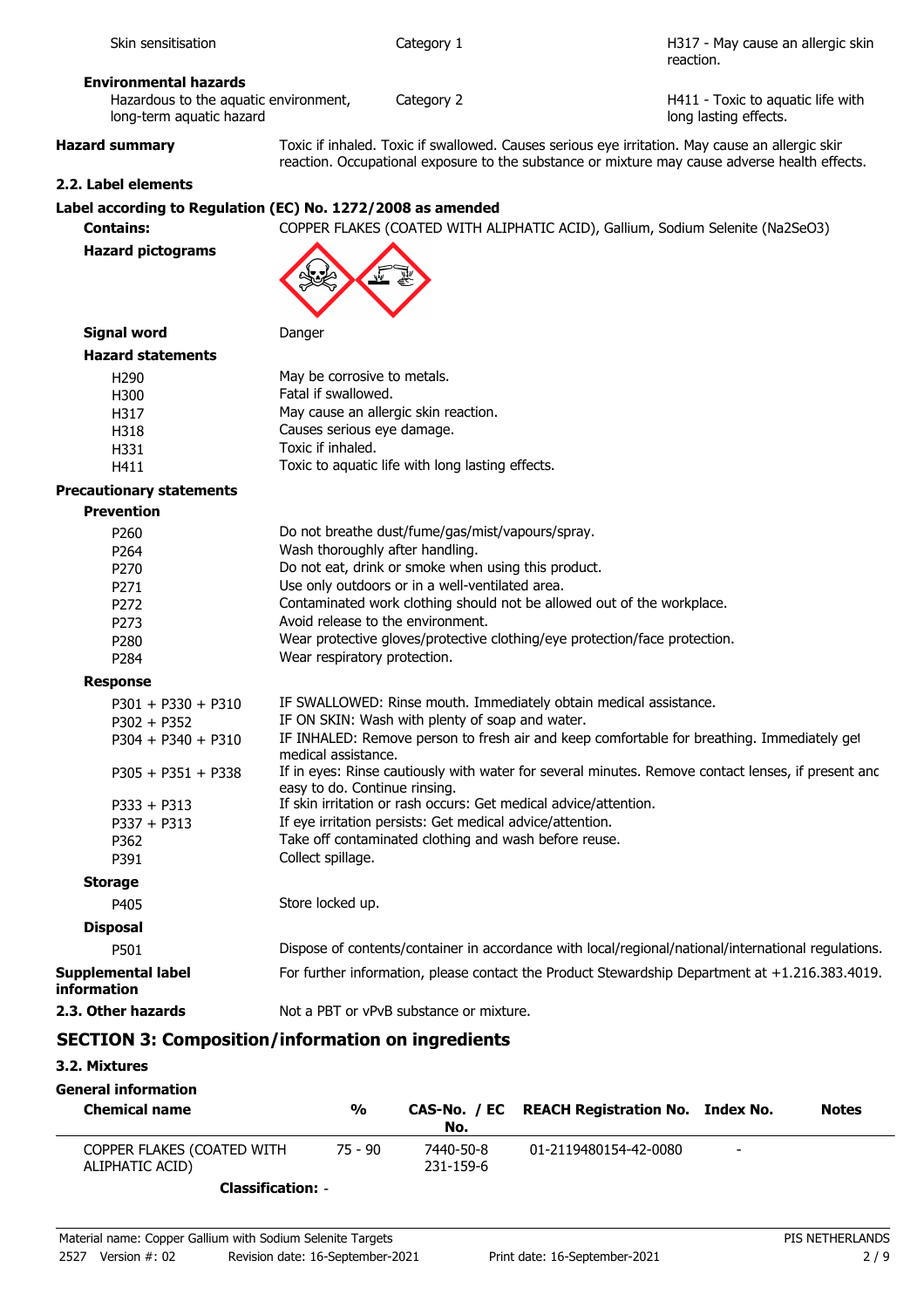| <b>Chemical name</b>                                                                       | $\frac{0}{0}$                                         | CAS-No. / EC<br>No.     | <b>REACH Registration No. Index No.</b>                                                                                                                                                           |              | <b>Notes</b> |
|--------------------------------------------------------------------------------------------|-------------------------------------------------------|-------------------------|---------------------------------------------------------------------------------------------------------------------------------------------------------------------------------------------------|--------------|--------------|
| Gallium                                                                                    | $10 - 20$                                             | 7440-55-3<br>231-163-8  |                                                                                                                                                                                                   |              |              |
|                                                                                            | Classification: Skin Corr. 1C;H314, Eye Dam. 1;H318   |                         |                                                                                                                                                                                                   |              |              |
| Sodium Selenite (Na2SeO3)                                                                  | $5 - 10$                                              | 10102-18-8<br>233-267-9 |                                                                                                                                                                                                   | 034-003-00-3 |              |
|                                                                                            | Chronic 1;H410                                        |                         | Classification: Acute Tox. 2; H300, Skin Sens. 1; H317, Acute Tox. 3; H331, Aquatic                                                                                                               |              |              |
| <b>SECTION 4: First aid measures</b>                                                       |                                                       |                         |                                                                                                                                                                                                   |              |              |
| <b>General information</b>                                                                 |                                                       |                         | If you feel unwell, seek medical advice (show the label where possible). Ensure that medical<br>personnel are aware of the material(s) involved, and take precautions to protect themselves.      |              |              |
| 4.1. Description of first aid measures                                                     |                                                       |                         |                                                                                                                                                                                                   |              |              |
| <b>Inhalation</b>                                                                          | if symptoms develop or persist.                       |                         | Remove victim to fresh air and keep at rest in a position comfortable for breathing. Call a physician                                                                                             |              |              |
| <b>Skin contact</b>                                                                        | contaminated clothing before reuse.                   |                         | Wash off with soap and water. If skin irritation occurs: Get medical advice/attention. Wash                                                                                                       |              |              |
| Eye contact                                                                                | irritation develops and persists.                     |                         | Immediately flush eyes with plenty of water for at least 15 minutes. Get medical attention if                                                                                                     |              |              |
| <b>Ingestion</b>                                                                           |                                                       |                         | Rinse mouth. If swallowed, seek medical advice immediately and show this container or label.                                                                                                      |              |              |
| 4.2. Most important<br>symptoms and effects, both<br>acute and delayed                     |                                                       |                         | Severe eye irritation. Symptoms may include stinging, tearing, redness, swelling, and blurred vision.<br>May cause respiratory irritation. May cause an allergic skin reaction. Dermatitis. Rash. |              |              |
| 4.3. Indication of any<br>immediate medical attention<br>and special treatment<br>needed   |                                                       |                         | Provide general supportive measures and treat symptomatically.                                                                                                                                    |              |              |
| <b>SECTION 5: Firefighting measures</b>                                                    |                                                       |                         |                                                                                                                                                                                                   |              |              |
| <b>General fire hazards</b>                                                                | No unusual fire or explosion hazards noted.           |                         |                                                                                                                                                                                                   |              |              |
| 5.1. Extinguishing media<br>Suitable extinguishing<br>media                                |                                                       |                         | Water spray. Foam. Powder. Dry sand. Carbon dioxide (CO2).                                                                                                                                        |              |              |
| <b>Unsuitable extinguishing</b><br>media                                                   |                                                       |                         | Do not use water jet as an extinguisher, as this will spread the fire.                                                                                                                            |              |              |
| 5.2. Special hazards arising<br>from the substance or<br>mixture                           | During fire, gases hazardous to health may be formed. |                         |                                                                                                                                                                                                   |              |              |
| 5.3. Advice for firefighters<br><b>Special protective</b><br>equipment for<br>firefighters |                                                       |                         | Self-contained breathing apparatus and full protective clothing must be worn in case of fire.                                                                                                     |              |              |
| <b>Special firefighting</b><br>procedures                                                  | Use water spray to cool unopened containers.          |                         |                                                                                                                                                                                                   |              |              |
| <b>Specific methods</b>                                                                    |                                                       |                         | Use standard firefighting procedures and consider the hazards of other involved materials.                                                                                                        |              |              |
| <b>SECTION 6: Accidental release measures</b>                                              |                                                       |                         |                                                                                                                                                                                                   |              |              |
| 6.1. Personal precautions, protective equipment and emergency procedures                   |                                                       |                         |                                                                                                                                                                                                   |              |              |
| For non-emergency<br>personnel                                                             | section 8 of the PIS.                                 |                         | Keep unnecessary personnel away. Ensure adequate ventilation. For personal protection, see                                                                                                        |              |              |
| For emergency<br>responders                                                                |                                                       |                         | Keep unnecessary personnel away. Use personal protection recommended in Section 8 of the PIS.                                                                                                     |              |              |
| 6.2. Environmental<br>precautions                                                          | environmental releases.                               |                         | Avoid release to the environment. Inform appropriate managerial or supervisory personnel of all                                                                                                   |              |              |
| 6.3. Methods and material for<br>containment and cleaning up                               | thoroughly to remove residual contamination.          |                         | Sweep up or vacuum up spillage and collect in suitable container for disposal. Clean surface                                                                                                      |              |              |
| 6.4. Reference to other<br>sections                                                        | Not available.                                        |                         |                                                                                                                                                                                                   |              |              |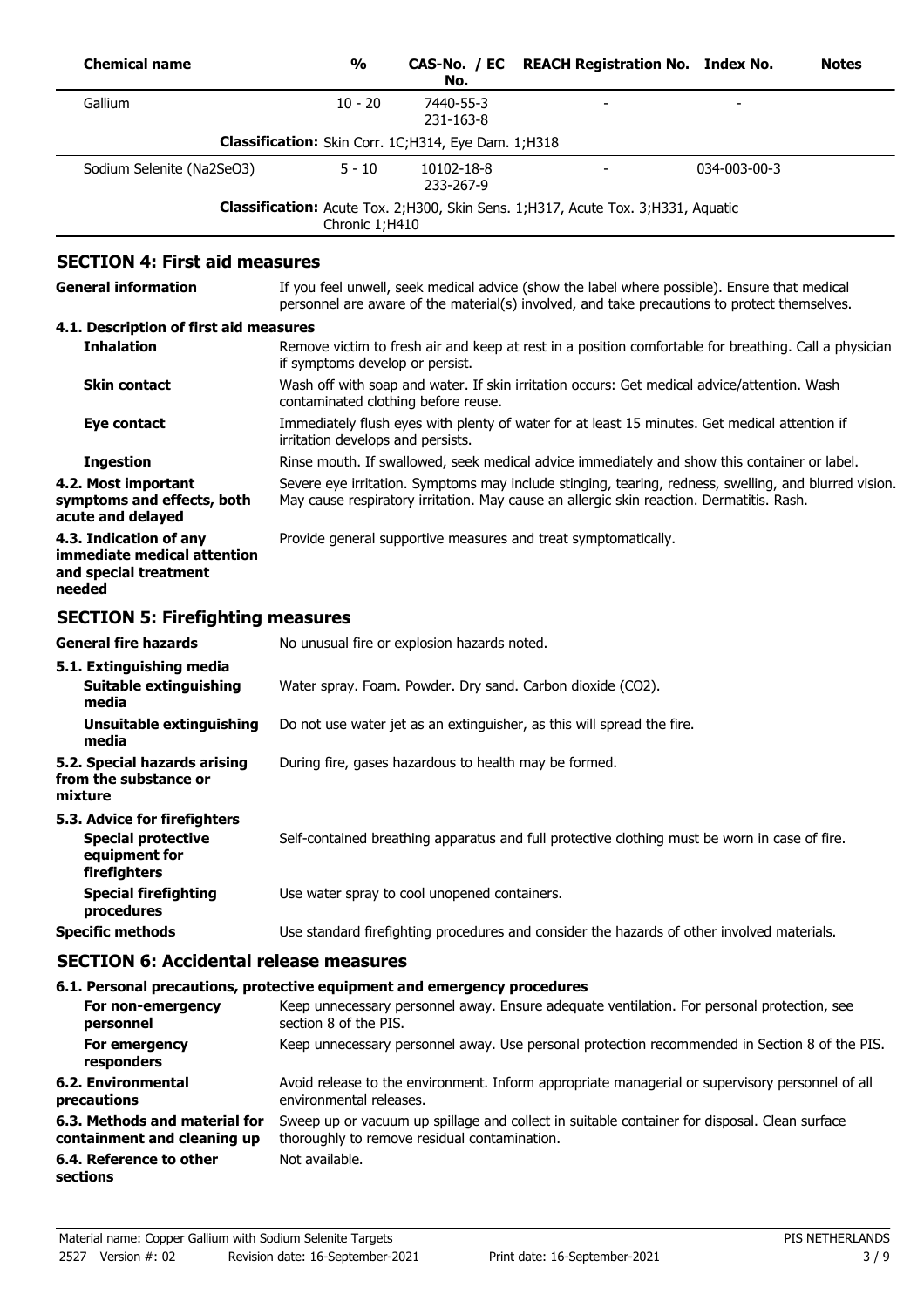# **SECTION 7: Handling and storage**

| 523110117111011011119 0110 3001 09C                                                     |                                                                                                                                                                                                                                                      |              |                     |  |
|-----------------------------------------------------------------------------------------|------------------------------------------------------------------------------------------------------------------------------------------------------------------------------------------------------------------------------------------------------|--------------|---------------------|--|
| 7.1. Precautions for safe<br>handling                                                   | Minimise dust generation and accumulation. Avoid breathing dust. Avoid contact with eyes, skin,<br>and clothing. Wear appropriate personal protective equipment. Wash hands thoroughly after<br>handling. Observe good industrial hygiene practices. |              |                     |  |
| 7.2. Conditions for safe<br>storage, including any<br>incompatibilities                 | Store locked up. Store in original tightly closed container. Store in a well-ventilated place.                                                                                                                                                       |              |                     |  |
| 7.3. Specific end use(s)                                                                | Not applicable.                                                                                                                                                                                                                                      |              |                     |  |
|                                                                                         | <b>SECTION 8: Exposure controls/personal protection</b>                                                                                                                                                                                              |              |                     |  |
| 8.1. Control parameters                                                                 |                                                                                                                                                                                                                                                      |              |                     |  |
| <b>Occupational exposure limits</b><br>Netherlands, OELs (binding)<br><b>Components</b> | <b>Type</b>                                                                                                                                                                                                                                          | <b>Value</b> | <b>Form</b>         |  |
| COPPER FLAKES (COATED                                                                   | <b>TWA</b>                                                                                                                                                                                                                                           | $0,1$ mg/m3  | Inhalable fraction. |  |

| WITH ALIPHATIC ACID)<br>(CAS 7440-50-8)              |                                                                                                                                                                                                                                                                                                                                                                                                                                    |
|------------------------------------------------------|------------------------------------------------------------------------------------------------------------------------------------------------------------------------------------------------------------------------------------------------------------------------------------------------------------------------------------------------------------------------------------------------------------------------------------|
| <b>Biological limit values</b>                       | No biological exposure limits noted for the ingredient(s).                                                                                                                                                                                                                                                                                                                                                                         |
| <b>Recommended monitoring</b><br>procedures          | Follow standard monitoring procedures.                                                                                                                                                                                                                                                                                                                                                                                             |
| Derived no effect levels<br>(DNELs)                  | Not available.                                                                                                                                                                                                                                                                                                                                                                                                                     |
| <b>Predicted no effect</b><br>concentrations (PNECs) | Not available.                                                                                                                                                                                                                                                                                                                                                                                                                     |
| 8.2. Exposure controls                               |                                                                                                                                                                                                                                                                                                                                                                                                                                    |
| <b>Appropriate engineering</b><br>controls           | Good general ventilation (typically 10 air changes per hour) should be used. Ventilation rates should<br>be matched to conditions. If applicable, use process enclosures, local exhaust ventilation, or other<br>engineering controls to maintain airborne levels below recommended exposure limits. If exposure<br>limits have not been established, maintain airborne levels to an acceptable level. Provide eyewash<br>station. |
|                                                      | Individual protection measures, such as personal protective equipment                                                                                                                                                                                                                                                                                                                                                              |
| <b>General information</b>                           | Use personal protective equipment as required. Personal protection equipment should be chosen<br>according to the CEN standards and in discussion with the supplier of the personal protective<br>equipment.                                                                                                                                                                                                                       |
| Eye/face protection                                  | Wear safety glasses with side shields (or goggles).                                                                                                                                                                                                                                                                                                                                                                                |
| <b>Skin protection</b>                               |                                                                                                                                                                                                                                                                                                                                                                                                                                    |
| - Hand protection                                    | Wear gloves to prevent metal cuts and skin abrasions during handling.                                                                                                                                                                                                                                                                                                                                                              |
| - Other                                              | Wear suitable protective clothing.                                                                                                                                                                                                                                                                                                                                                                                                 |
| <b>Respiratory protection</b>                        | In case of insufficient ventilation, wear suitable respiratory equipment.                                                                                                                                                                                                                                                                                                                                                          |
| <b>Thermal hazards</b>                               | Wear appropriate thermal protective clothing, when necessary.                                                                                                                                                                                                                                                                                                                                                                      |
| <b>Hygiene measures</b>                              | Keep away from food and drink. Always observe good personal hygiene measures, such as washing<br>after handling the material and before eating, drinking, and/or smoking. Routinely wash work<br>clothing and protective equipment to remove contaminants. Contaminated work clothing should not<br>be allowed out of the workplace.                                                                                               |
| <b>Environmental exposure</b><br>controls            | Avoid release to the aquatic environment. Inform appropriate managerial or supervisory personnel<br>of all environmental releases.                                                                                                                                                                                                                                                                                                 |

# **SECTION 9: Physical and chemical properties**

## **9.1. Information on basic physical and chemical properties**

| <b>Appearance</b>                   |                                 |
|-------------------------------------|---------------------------------|
| <b>Physical state</b>               | Solid.                          |
| Form                                | Solid.                          |
| Colour                              | Brass.                          |
| <b>Odour</b>                        | None.                           |
| <b>Odour threshold</b>              | Not applicable.                 |
| рH                                  | Not applicable.                 |
| <b>Melting point/freezing point</b> | Undetermined. / Not applicable. |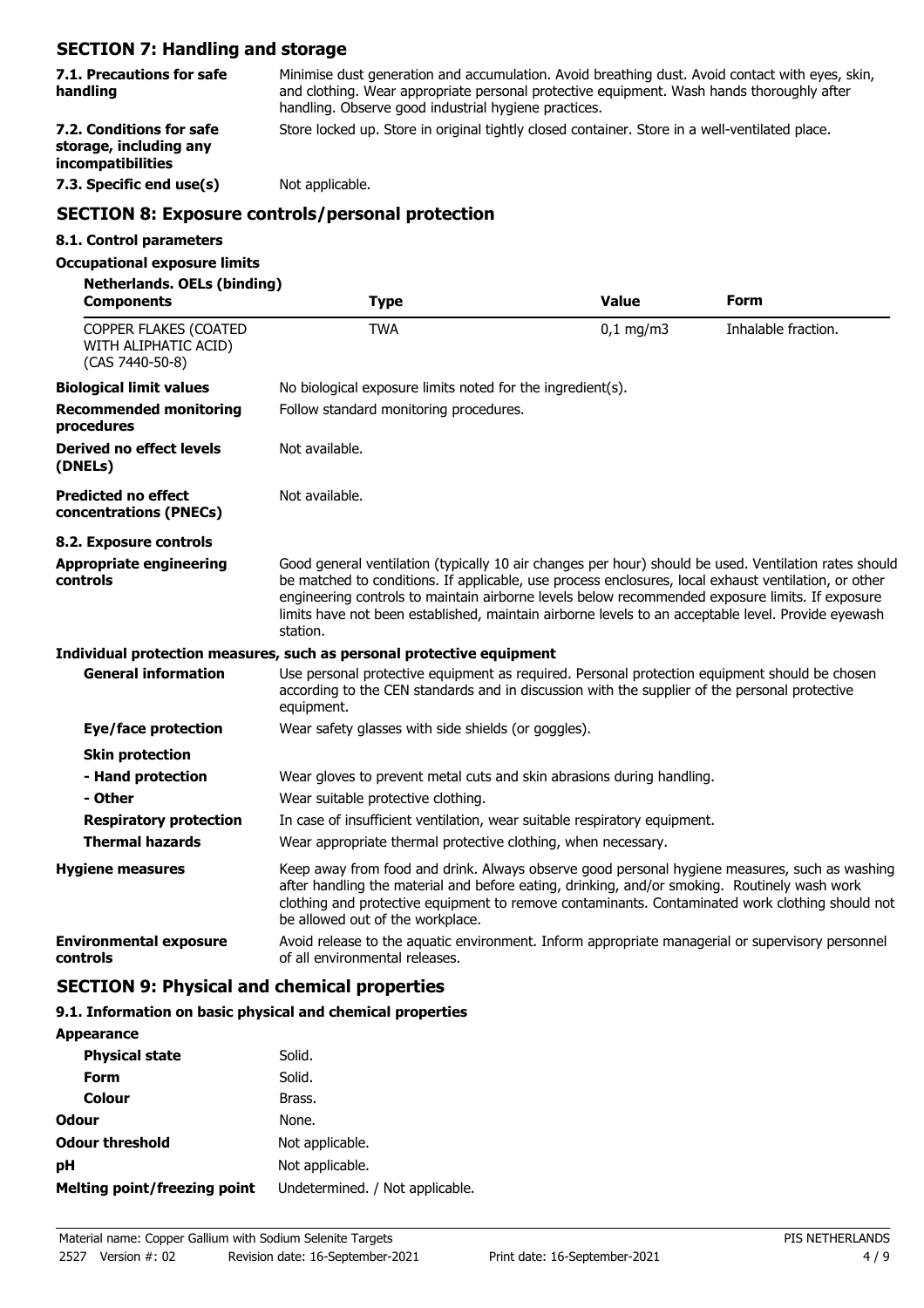| <b>Initial boiling point and</b><br>boiling range    | Not applicable.                                |
|------------------------------------------------------|------------------------------------------------|
| <b>Flash point</b>                                   | Not applicable.                                |
| <b>Evaporation rate</b>                              | Not applicable.                                |
| <b>Flammability (solid, gas)</b>                     | None known.                                    |
| <b>Upper/lower flammability or explosive limits</b>  |                                                |
| <b>Flammability limit - lower</b><br>(%)             | Not applicable.                                |
| <b>Flammability limit - lower</b><br>(%) temperature | Not applicable.                                |
| <b>Flammability limit -</b><br>upper $(% )$          | Not applicable.                                |
| <b>Flammability limit -</b><br>upper (%) temperature | Not applicable.                                |
| <b>Explosive limit - lower (</b><br>%)               | Not applicable.                                |
| <b>Explosive limit - lower (</b><br>%) temperature   | Not applicable.                                |
| <b>Explosive limit - upper</b><br>(9/6)              | Not applicable.                                |
| <b>Explosive limit - upper (</b><br>%) temperature   | Not applicable.                                |
| <b>Vapour pressure</b>                               | Not applicable.                                |
| <b>Vapour density</b>                                | Not applicable.                                |
| <b>Relative density</b>                              | Not applicable.                                |
| Solubility(ies)                                      |                                                |
| <b>Solubility (water)</b>                            | Non-metallic component can partially dissolve. |
| <b>Partition coefficient</b><br>(n-octanol/water)    | Not applicable.                                |
| <b>Auto-ignition temperature</b>                     | Not applicable.                                |
| <b>Decomposition temperature</b>                     | Not applicable.                                |
| <b>Viscosity</b>                                     | Not applicable.                                |
| <b>Explosive properties</b>                          | Not available.                                 |
| <b>Oxidising properties</b>                          | Not oxidising.                                 |
| 9.2. Other information                               |                                                |
| <b>Density</b>                                       | 7,96 g/cm3 estimated                           |
| <b>Explosive limit</b>                               | Not applicable.                                |
| <b>Explosivity</b>                                   | Not applicable.                                |

## **SECTION 10: Stability and reactivity**

| 10.1. Reactivity                            | The product is stable and non-reactive under normal conditions of use, storage and transport. |
|---------------------------------------------|-----------------------------------------------------------------------------------------------|
| 10.2. Chemical stability                    | Material is stable under normal conditions.                                                   |
| 10.3. Possibility of hazardous<br>reactions | No dangerous reaction known under conditions of normal use.                                   |
| 10.4. Conditions to avoid                   | Contact with incompatible materials.                                                          |
| 10.5. Incompatible materials                | Strong oxidising agents.                                                                      |
| 10.6. Hazardous<br>decomposition products   | No hazardous decomposition products are known.                                                |

# **SECTION 11: Toxicological information**

**General information CCCUPATION** Occupational exposure to the substance or mixture may cause adverse effects.

#### **Information on likely routes of exposure**

| <b>Inhalation</b> | Toxic if inhaled.                    |
|-------------------|--------------------------------------|
| Skin contact      | May cause an allergic skin reaction. |
| Eye contact       | Causes serious eye irritation.       |
| Ingestion         | Fatal if swallowed.                  |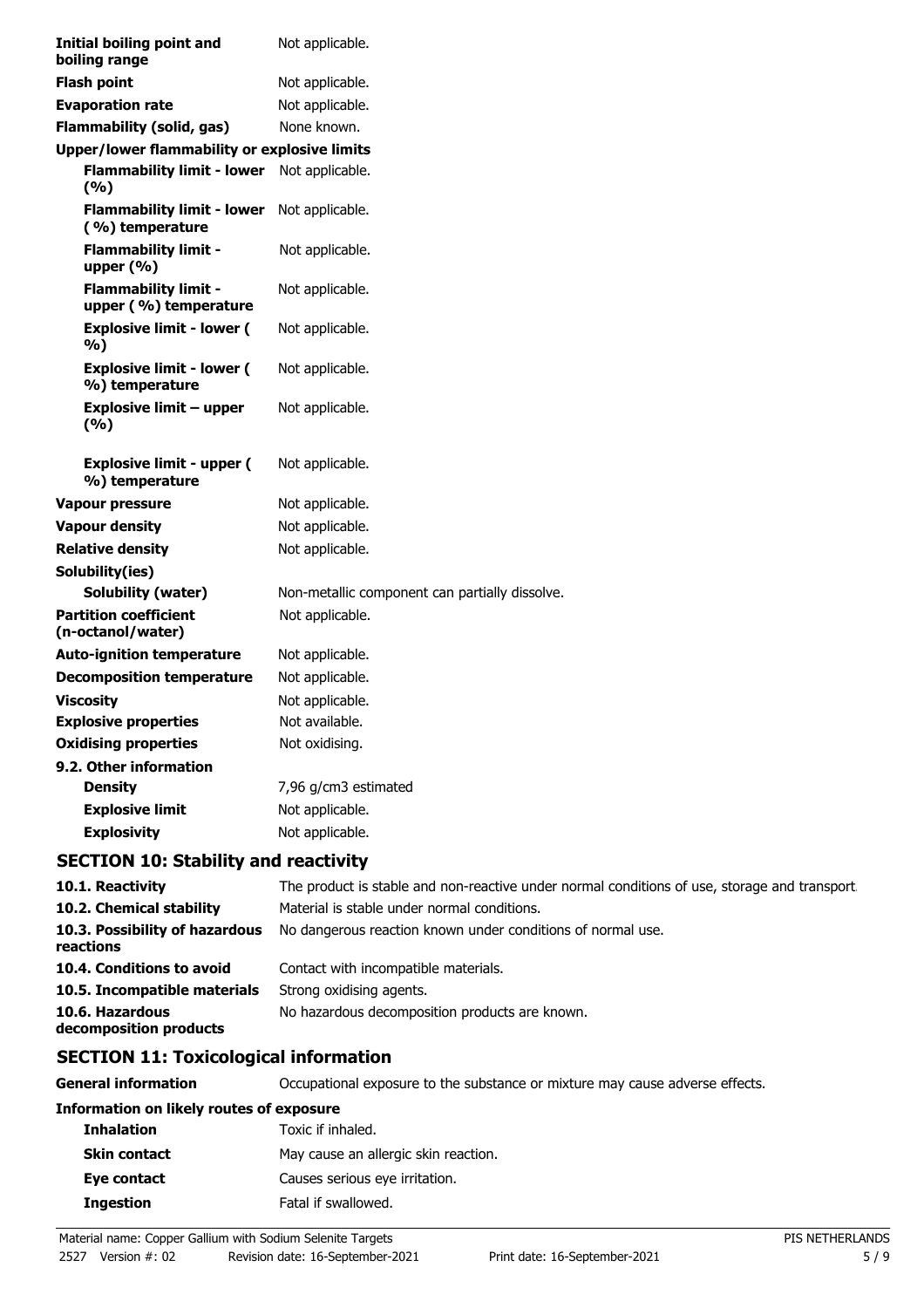| <b>Symptoms</b>                                       | Severe eye irritation. Symptoms may include stinging, tearing, redness, swelling, and blurred<br>vision. May cause respiratory irritation. May cause an allergic skin reaction. Dermatitis. Rash. |
|-------------------------------------------------------|---------------------------------------------------------------------------------------------------------------------------------------------------------------------------------------------------|
| 11.1. Information on toxicological effects            |                                                                                                                                                                                                   |
| <b>Acute toxicity</b>                                 | Fatal if swallowed. Toxic if inhaled.                                                                                                                                                             |
| <b>Skin corrosion/irritation</b>                      | Due to partial or complete lack of data the classification is not possible.                                                                                                                       |
| Serious eye damage/eye<br>irritation                  | Causes serious eye irritation.                                                                                                                                                                    |
| <b>Respiratory sensitisation</b>                      | Due to partial or complete lack of data the classification is not possible.                                                                                                                       |
| <b>Skin sensitisation</b>                             | May cause an allergic skin reaction.                                                                                                                                                              |
| <b>Germ cell mutagenicity</b>                         | Due to partial or complete lack of data the classification is not possible.                                                                                                                       |
| Carcinogenicity                                       | Due to partial or complete lack of data the classification is not possible.                                                                                                                       |
|                                                       | <b>IARC Monographs. Overall Evaluation of Carcinogenicity</b>                                                                                                                                     |
| Sodium Selenite (Na2SeO3) (CAS 10102-18-8)            | 3 Not classifiable as to carcinogenicity to humans.                                                                                                                                               |
| <b>Reproductive toxicity</b>                          | Due to partial or complete lack of data the classification is not possible.                                                                                                                       |
| Specific target organ toxicity<br>- single exposure   | May cause respiratory irritation.                                                                                                                                                                 |
| Specific target organ toxicity<br>- repeated exposure | Not classified.                                                                                                                                                                                   |
| <b>Aspiration hazard</b>                              | Due to partial or complete lack of data the classification is not possible.                                                                                                                       |
| Mixture versus substance<br>information               | No information available.                                                                                                                                                                         |
| <b>Other information</b>                              | Not available.                                                                                                                                                                                    |
| <b>SECTION 12: Ecological information</b>             |                                                                                                                                                                                                   |
| 12.1. Toxicity                                        | Based on available data, the classification criteria are not met for hazardous to the aquatic<br>environment, acute hazard.                                                                       |
|                                                       |                                                                                                                                                                                                   |

| <b>Product</b>                                             |                    | <b>Species</b>                                                               | <b>Test Results</b>               |
|------------------------------------------------------------|--------------------|------------------------------------------------------------------------------|-----------------------------------|
| Copper Gallium with Sodium Selenite Targets                |                    |                                                                              |                                   |
| <b>Aquatic</b>                                             |                    |                                                                              |                                   |
| Acute                                                      |                    |                                                                              |                                   |
| Crustacea                                                  | <b>EC50</b>        | Daphnia                                                                      | 240,2444 mg/l, 48 hours estimated |
| Fish                                                       | <b>LC50</b>        | <b>Fish</b>                                                                  | 0,036 mg/l, 96 hours estimated    |
| <b>Components</b>                                          |                    | <b>Species</b>                                                               | <b>Test Results</b>               |
| COPPER FLAKES (COATED WITH ALIPHATIC ACID) (CAS 7440-50-8) |                    |                                                                              |                                   |
| <b>Aquatic</b>                                             |                    |                                                                              |                                   |
| Acute                                                      |                    |                                                                              |                                   |
| Crustacea                                                  | <b>EC50</b>        | Blue crab (Callinectes sapidus)                                              | $0,0031$ mg/l                     |
| Fish                                                       | <b>LC50</b>        | Fathead minnow (Pimephales promelas) 0,0219 - 0,0446 mg/l, 96 hours          |                                   |
| Sodium Selenite (Na2SeO3) (CAS 10102-18-8)                 |                    |                                                                              |                                   |
| <b>Aquatic</b>                                             |                    |                                                                              |                                   |
| Acute                                                      |                    |                                                                              |                                   |
| Crustacea                                                  | <b>EC50</b>        | Water flea (Daphnia magna)                                                   | $1,1$ mg/l, 48 hours              |
| Fish                                                       | <b>LC50</b>        | Rainbow trout, donaldson trout<br>(Oncorhynchus mykiss)                      | 1,8 mg/l, 96 hours                |
|                                                            |                    | * Estimates for product may be based on additional component data not shown. |                                   |
| 12.2. Persistence and<br>degradability                     |                    |                                                                              |                                   |
| 12.3. Bioaccumulative<br>potential                         | No data available. |                                                                              |                                   |
| <b>Partition coefficient</b><br>n-octanol/water (log Kow)  | Not available.     |                                                                              |                                   |
| <b>Bioconcentration factor (BCF)</b>                       | Not available.     |                                                                              |                                   |
| 12.4. Mobility in soil                                     | No data available. |                                                                              |                                   |

**vPvB assessment**

**12.5. Results of PBT and** Not a PBT or vPvB substance or mixture.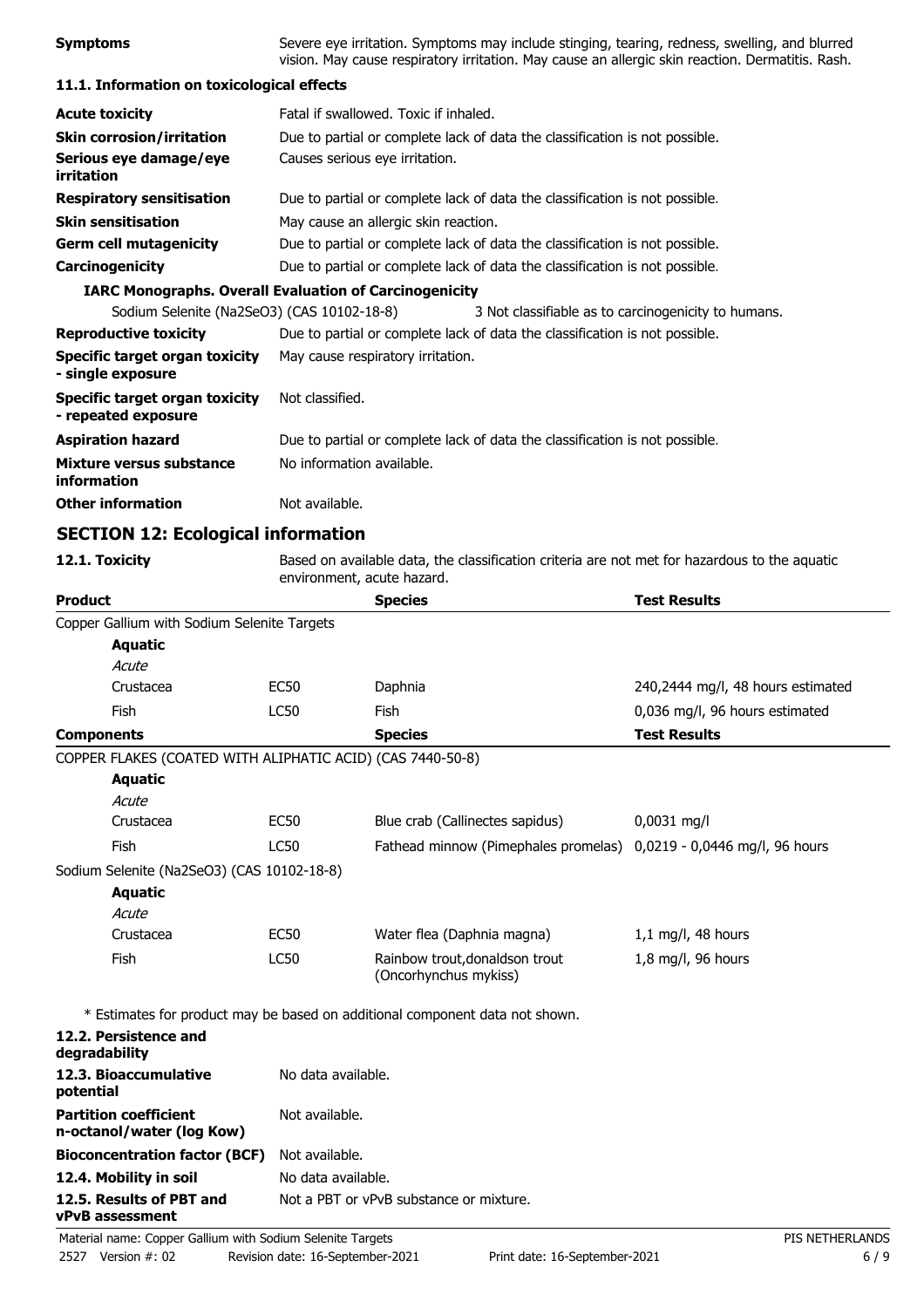## **SECTION 13: Disposal considerations**

| 13.1. Waste treatment methods          |                                                                                                                                                                                                                                                                                                                                                   |
|----------------------------------------|---------------------------------------------------------------------------------------------------------------------------------------------------------------------------------------------------------------------------------------------------------------------------------------------------------------------------------------------------|
| <b>Residual waste</b>                  | Dispose of in accordance with local regulations. Empty containers or liners may retain some product<br>residues. This material and its container must be disposed of in a safe manner (see: Disposal<br>instructions).                                                                                                                            |
| <b>Contaminated packaging</b>          | Since emptied containers may retain product residue, follow label warnings even after container is<br>emptied. Empty containers should be taken to an approved waste handling site for recycling or<br>disposal.                                                                                                                                  |
| EU waste code                          | The Waste code should be assigned in discussion between the user, the producer and the waste<br>disposal company.                                                                                                                                                                                                                                 |
| <b>Disposal</b><br>methods/information | Collect and reclaim or dispose in sealed containers at licensed waste disposal site. Do not allow this<br>material to drain into sewers/water supplies. Do not contaminate ponds, waterways or ditches with<br>chemical or used container. Dispose of contents/container in accordance with<br>local/regional/national/international regulations. |
| <b>Special precautions</b>             | Dispose in accordance with all applicable regulations.                                                                                                                                                                                                                                                                                            |

### **SECTION 14: Transport information**

#### **ADR**

| 14.1. UN number                          | UN2630                   |
|------------------------------------------|--------------------------|
| 14.2. UN proper shipping                 | Selenates or Selenites   |
| name                                     |                          |
| 14.3. Transport hazard class(es)         |                          |
|                                          |                          |
| <b>Class</b>                             | 6.1(PGI, II)             |
| <b>Subsidiary risk</b>                   |                          |
| Label(s)                                 | 6.1                      |
| Hazard No. (ADR)                         | 66                       |
| <b>Tunnel restriction</b>                | C/E                      |
| code                                     |                          |
| 14.4. Packing group                      | Ι                        |
| 14.5. Environmental                      | No.                      |
| hazards                                  |                          |
| 14.6. Special precautions Not available. |                          |
| for user                                 |                          |
| <b>RID</b>                               |                          |
|                                          |                          |
| 14.1. UN number                          | UN2630                   |
| 14.2. UN proper shipping                 | Selenates or Selenites   |
| name                                     |                          |
| 14.3. Transport hazard class(es)         |                          |
| <b>Class</b>                             | 6.1(PGI, II)             |
| <b>Subsidiary risk</b>                   |                          |
| Label(s)                                 | 6.1                      |
| 14.4. Packing group                      | T                        |
| 14.5. Environmental                      | No.                      |
| hazards                                  |                          |
| 14.6. Special precautions Not available. |                          |
| for user                                 |                          |
|                                          |                          |
| <b>ADN</b>                               |                          |
| 14.1. UN number                          | UN2630                   |
| 14.2. UN proper shipping                 | Selenates or Selenites   |
| name                                     |                          |
| 14.3. Transport hazard class(es)         |                          |
| <b>Class</b>                             | 6.1(PGI, II)             |
| <b>Subsidiary risk</b>                   | $\overline{\phantom{0}}$ |
| Label(s)                                 | 6.1                      |
| 14.4. Packing group                      | I                        |
| 14.5. Environmental                      | No.                      |
| hazards                                  |                          |
| 14.6. Special precautions Not available. |                          |
|                                          |                          |
| for user                                 |                          |
| <b>IATA</b>                              |                          |
| 14.1. UN number                          | UN2630                   |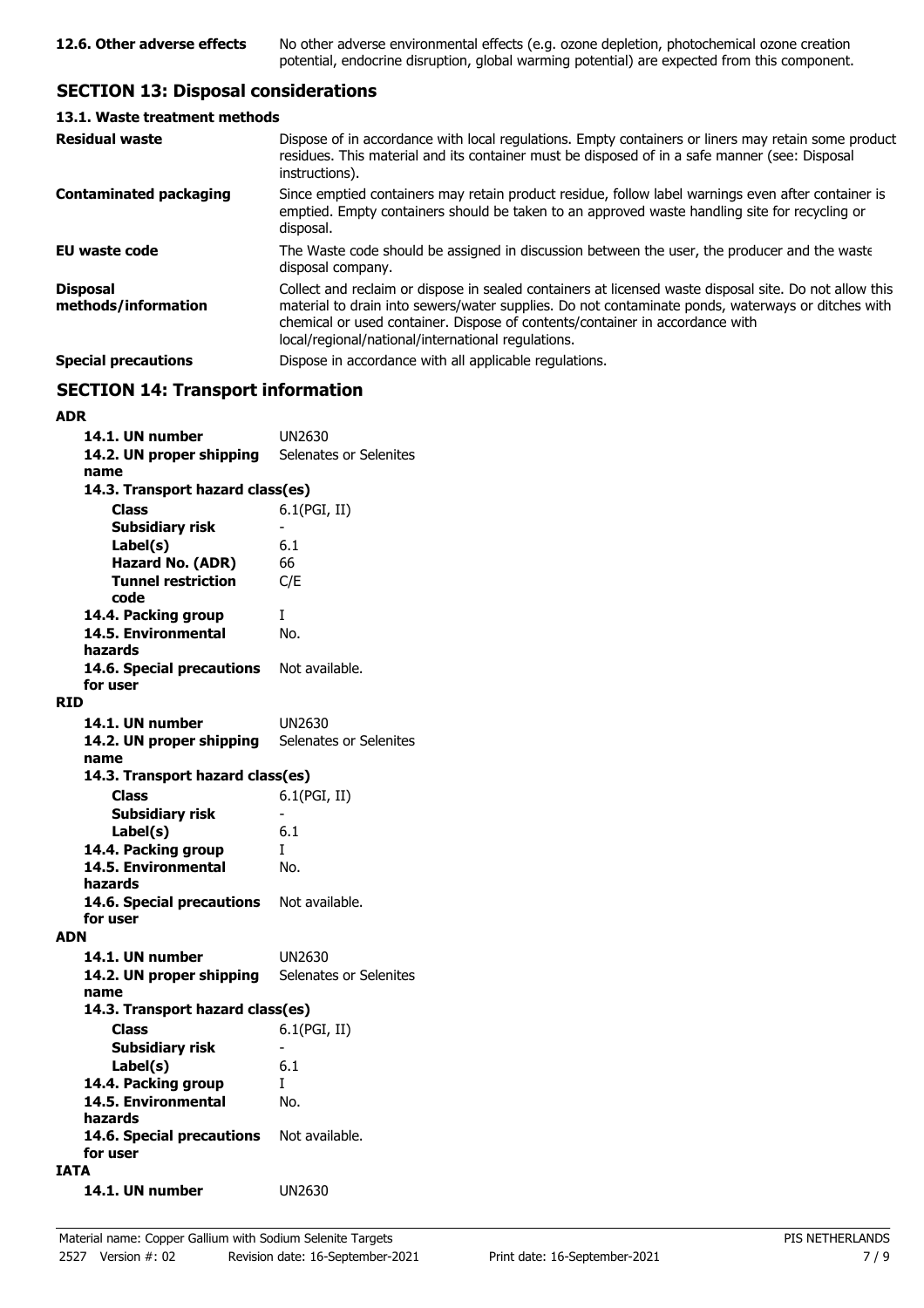14.2. UN proper shipping Selenates and Selenites **name Class** 6.1(PGI, II) **14.3. Transport hazard class(es) Subsidiary risk Label(s)** 6.1 **14.4. Packing group** I **14.5. Environmental** No. **hazards** 14.6. Special precautions Not available. **for user IMDG 14.1. UN number** UN2630 **14.2. UN proper shipping** SELENITES **name Class** 6.1 **14.3. Transport hazard class(es) Subsidiary risk 14.4. Packing group** I **Marine pollutant** No. **14.5. Environmental hazards EmS** F-A, S-A 14.6. Special precautions Not available. **for user**

#### **ADN; ADR; IATA; IMDG; RID**



**General information IMDG Regulated Marine Pollutant.** 

### **SECTION 15: Regulatory information**

**15.1. Safety, health and environmental regulations/legislation specific for the substance or mixture**

#### **EU regulations**

**Regulation (EC) No. 1005/2009 on substances that deplete the ozone layer, Annex I and II, as amended** Not listed.

**Regulation (EU) 2019/1021 On persistent organic pollutants (recast), as amended**

#### Not listed.

**Regulation (EU) No. 649/2012 concerning the export and import of dangerous chemicals, Annex I, Part 1 as amended**

Not listed.

**Regulation (EU) No. 649/2012 concerning the export and import of dangerous chemicals, Annex I, Part 2 as amended**

#### Not listed.

**Regulation (EU) No. 649/2012 concerning the export and import of dangerous chemicals, Annex I, Part 3 as amended**

#### Not listed.

**Regulation (EU) No. 649/2012 concerning the export and import of dangerous chemicals, Annex V as amended** Not listed.

**Regulation (EC) No. 166/2006 Annex II Pollutant Release and Transfer Registry, as amended** COPPER FLAKES (COATED WITH ALIPHATIC ACID) (CAS 7440-50-8)

**Regulation (EC) No. 1907/2006, REACH Article 59(10) Candidate List as currently published by ECHA** Not listed.

#### **Authorisations**